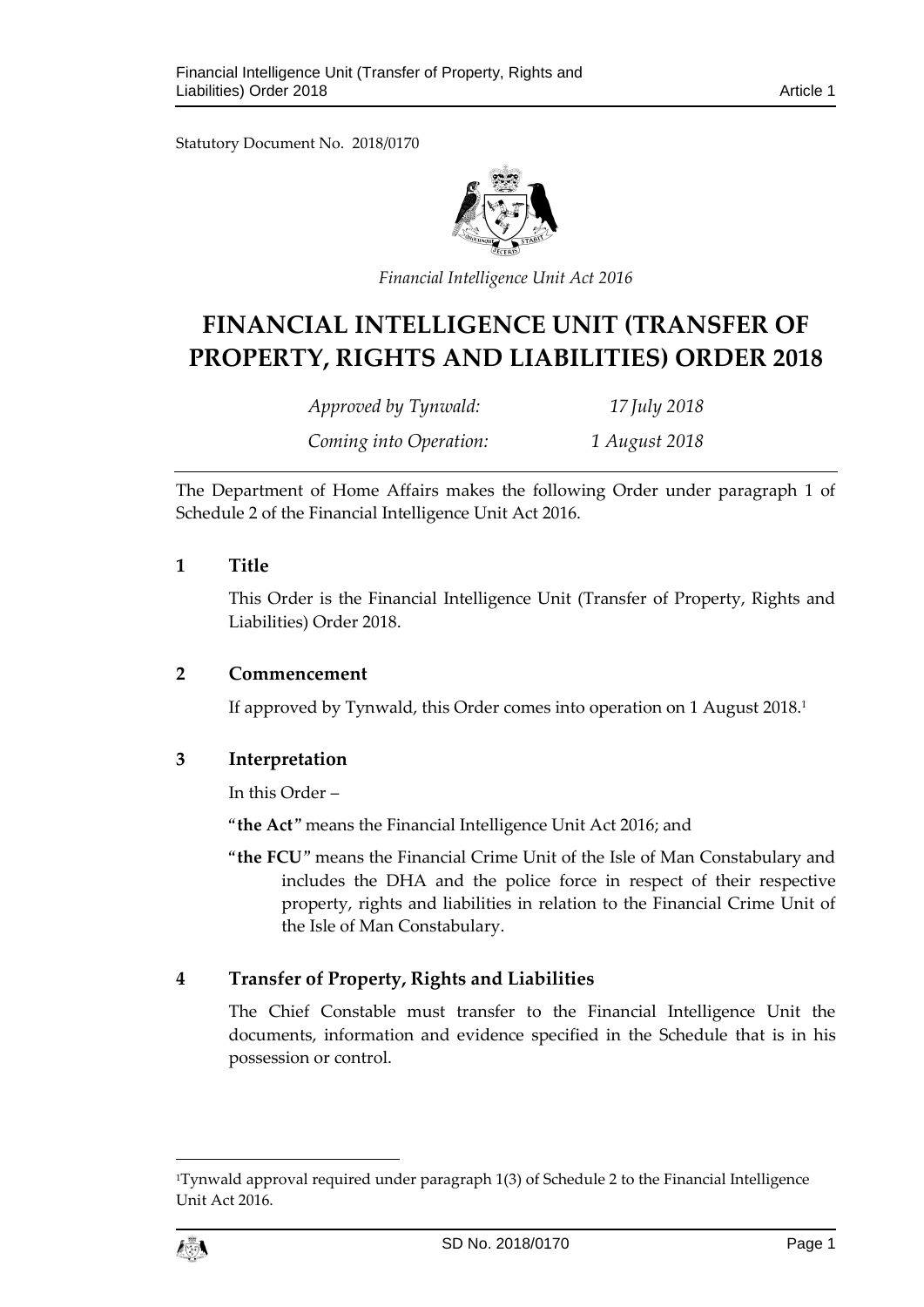#### **MADE 19 JUNE 2018**

### **W M MALARKEY**

*Minister for Home Affairs*

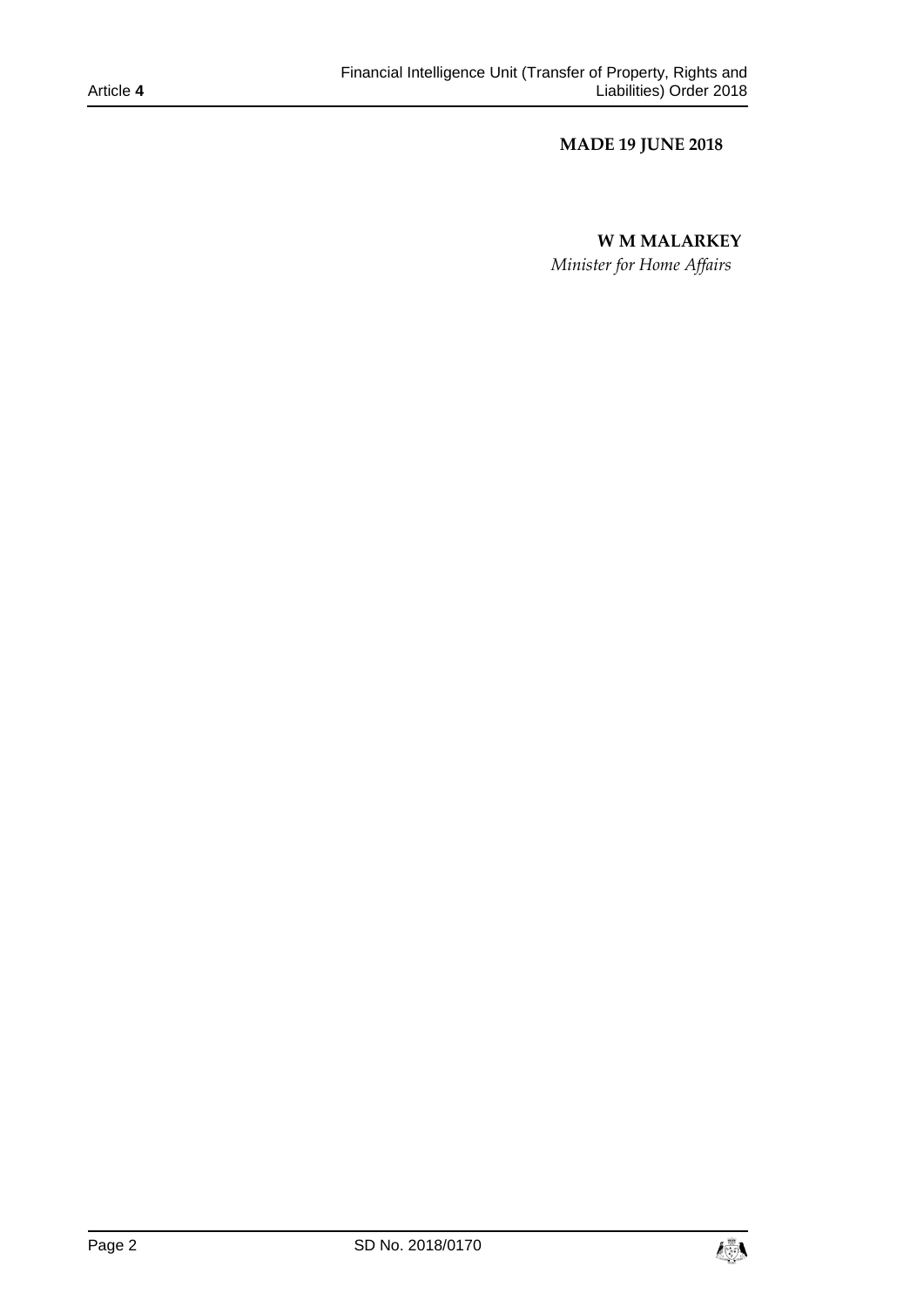## **SCHEDULE**

## **DOCUMENTS, INFORMATION AND EVIDENCE TO BE TRANSFERRED TO THE FINANCIAL INTELLIGENCE UNIT**

[Regulation 4]

The Chief Constable must transfer –

- (a) protected and authorised disclosures made to a constable or a customs officer under Part 3 of the Proceeds of Crime Act 2008;
- (b) disclosures made to a constable or a person authorised for the purposes of the relevant section by the Attorney General under Part III of the Anti-Terrorism and Crime Act 2003;
- (c) requests for information;
- (d) requests for intelligence;
- (e) information and intelligence received via the Egmont Secure Web;
- (f) all FIN-NET (Financial Crime Information Network) referrals;
- (g) all international letters of request received from the Attorney General's Chambers; and
- (h) any correspondence, file notes and other material collated in relation to the items specified in paragraphs (a) to (g) above,

sent, received or created (as appropriate) by the FCU between 31 July 2012 and 21 April 2016.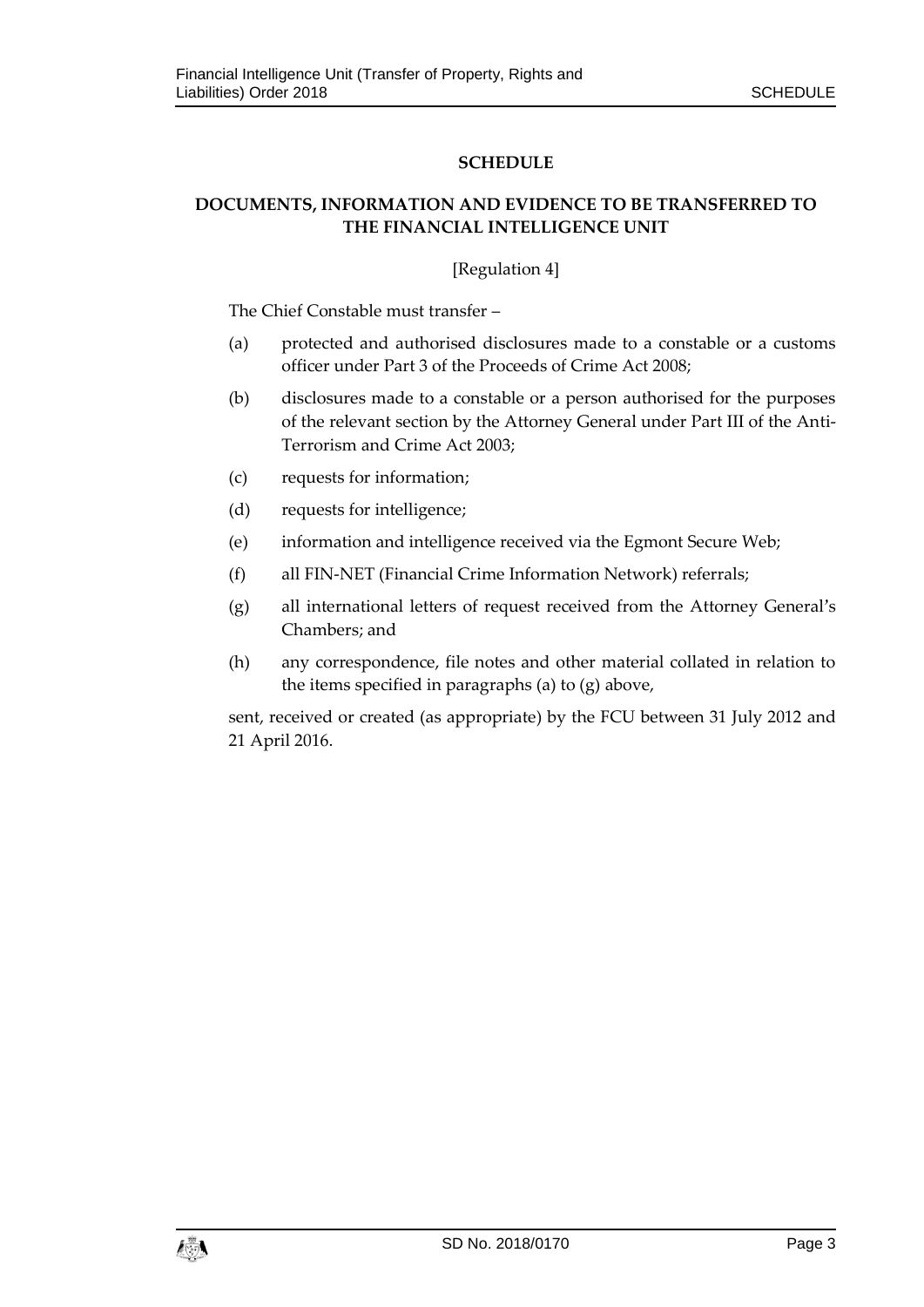